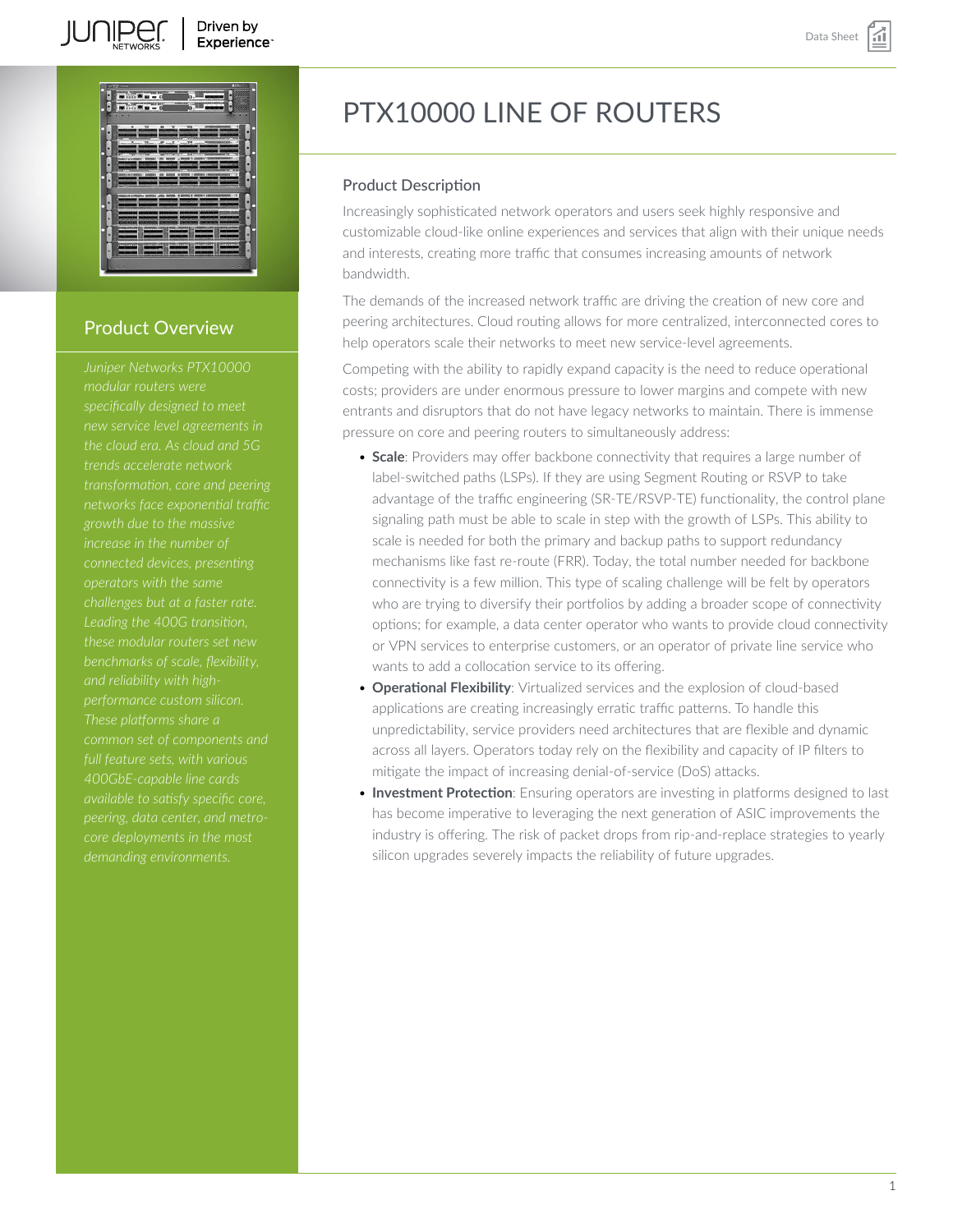

*Figure 1: PTX10000 router deployment*

In order to address these challenges, network operators need a router that delivers scalability, flexibility, and reliability to the network. Juniper Networks® PTX Series Routers takes highperformance networking to the next level, easily fitting into both cloud- and service-providers networks across core, peering, data center spice, data center edge, and infrastructure edge routing. (Figure 1).

The PTX Series Routers are powered by Juniper's custom Express family ASICs, supporting 400GbE architectures and delivering predictable IP/MPLS packet performance and functionality, eliminating the complex packet profiles found in elaborate, overengineered network processing units deployed in other core routers.

The PTX Series Routers bring physical and virtual innovations to the cloud and service provider networks. These next-generation routers help network operators achieve their business goals while effectively handling current and future traffic demands through automation, optimization, and programmability.

The PTX Series Routers combines the best of Juniper's Express ASICs with the reliability and familiarity of Junos® OS. The PTX Series Routers are comprised of feature-rich, 400G-optimized fixed and modular platforms.

# PTX10004, PTX10008, PTX10016 Hardware

The PTX10004 (4-slot), PTX10008 (8-slot), and PTX10016 (16-slot) modular routers utilize Juniper's Express4 ASIC powered line cards to support deep buffers, flexible packet filtering, and bandwidth demanding core and peering architectures.

#### Table 1. PTX10004, PTX10008, PTX100016 Modular Chassis Options

| Router   | <b>Bandwidth</b>                            |                                      |                                                 | Height         |
|----------|---------------------------------------------|--------------------------------------|-------------------------------------------------|----------------|
|          | ЗT<br>(30 x 100GbE: 144)<br>$\times$ 10GbE) | 4.8T<br>(4 x 400GbE: 48 x<br>100GbE) | 14.4T<br>(36 x 400GbE: 144)<br>$\times$ 100GbE) |                |
| PTX10004 |                                             | 19 2T                                | 57.6T                                           | 4 slots/7 RU   |
| PTX10008 |                                             | 38 4T                                | 115 2T                                          | 8 slots/13 RU  |
| PTX10016 |                                             | 76 8T                                | 230.4T                                          | 16 slots/21 RU |

The PTX10004, PTX10008, and PTX10016 are cloud-optimized to support the transition and expansion of 400GbE networks. These high density routers are designed for today's space- and powerconstrained facilities, supporting 400GbE architectures with inline Media Access Control Security (MACsec) on all ports for uncompromised security.

PTX LC1201 and LC1202 line cards offer native SFP+ transceiver support through QSFP adapter, MAM1Q00A-QSA. This option enables deployments where 10GE connectivity over more than 10KM single mode fiber links is required.

These modular routers enable network operators to build core architectures that optimize label-switching router (LSR), Internet backbone, peering, and optical convergence applications.

As a result, operators can—for the first time—match traffic demands with enhanced core router performance and flexible deployments. With its ultra-optimized and compact form factor, the PTX10000 line is ideal for peering, collocation, and central office locations where space and power are at a premium.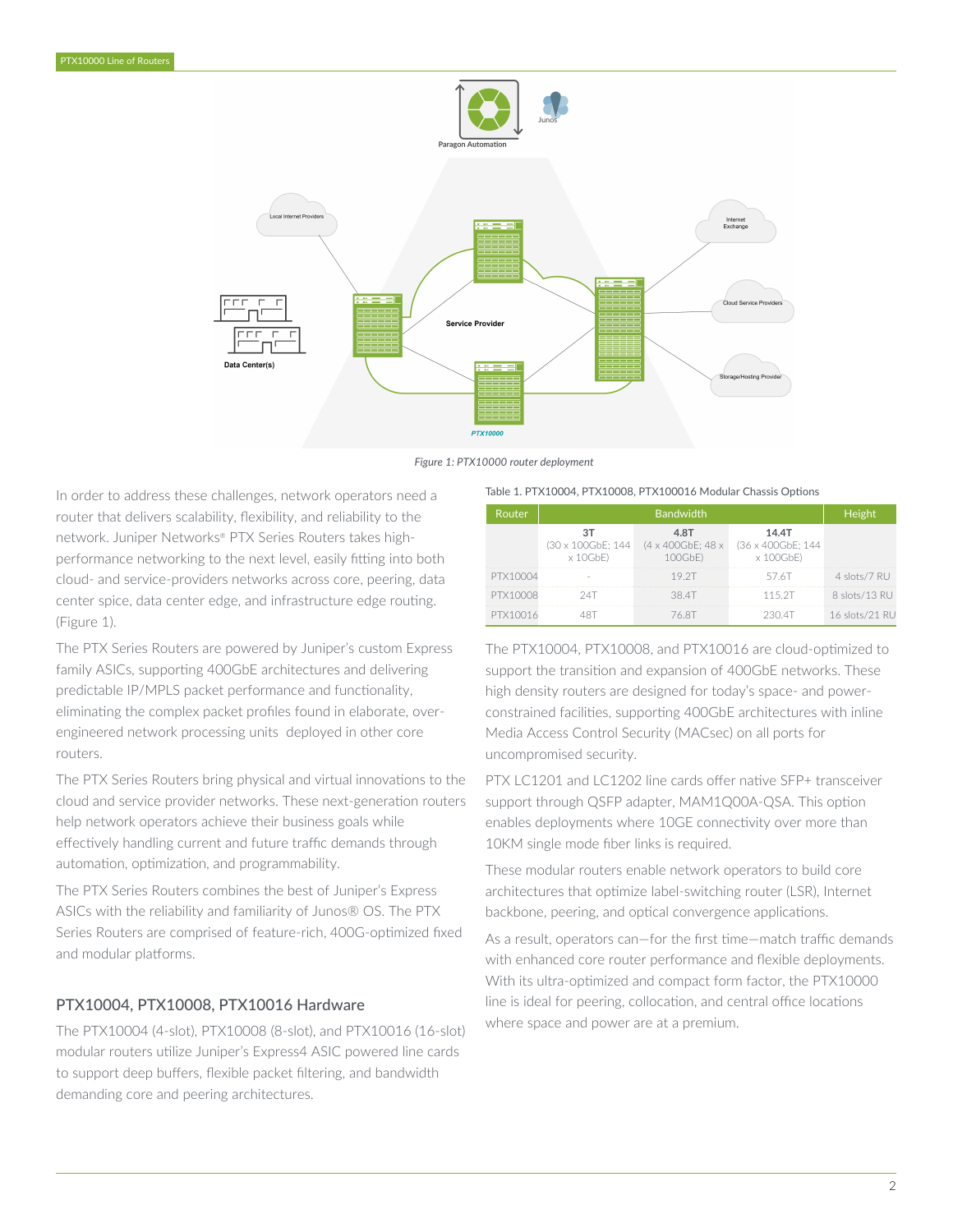# Silicon Innovations with Express Family ASICs

Continuous innovations in silicon enable the PTX10000 modular routers to accommodate scale-up and scale-out architectures with smooth migration paths as traffic patterns change. Juniper's custom Express silicon allows adaptive load balancing, data structure sharing, and better resource utilization, as well as supporting valueadded resources for additional filtering flexibility—all while lowering cost per bit.

The PTX10004, PTX10008, and PTX10016 are powered by the highly scalable Juniper Express4 silicon, the industry's first inline MACsec for 400GbE chip to support universal multirate QSFP56- DD. The Juniper Express4 silicon delivers consistently low latency, 8M counters, 256 Advanced Encryption Standard (AES) MACsec encryption supported on all ports, and wire-rate packet performance for IP traffic without sacrificing the optimized system power profile. Preserving the spirit of the Junos Express silicon family, Juniper Express4 silicon is the first purpose-built telecommunications silicon to incorporate a 3D memory architecture into the base design, offering the industry's highest packet performance per gigabit in the fewest rack units. It also provides dynamic table memory allocation for massive IP routing scale while delivering tremendous power efficiency gains at 0.14 watts/gigabit.

The ability to address a provider's core networking requirements scale, operational flexibility, and SDN control— begins with the silicon. With the PTX10000 line, operators can now deploy a core architecture with full Juniper Paragon Automation suite.

# Architecture and Key Components

The PTX10000 line of Packet Transport Routers features a number of key architectural elements. Dual redundant routing engines (REs) on the PTX10004, PTX10008, and PTX10016 run the Juniper Networks Junos operating system, where they manage all routing protocol processes, router interface control, and control plane functions such as chassis component, system management, and user access to the router. These processes interact with the Packet Forwarding Engine (PFE) on the line cards via dedicated highbandwidth management channels, providing a clean separation of the control and forwarding planes.

The PTX10004, PTX10008, and PTX10016 Express-based line cards currently support 10GbE, 25GbE, 40GbE, 100GbE, and 400GbE interfaces. The horizontal line cards in the front of the chassis connect directly to the vertical switch fabric cards in the rear of the chassis via orthogonal interconnects without requiring a midplane. This provides unparalleled investment protection by ensuring a smooth upgrade path to higher speed switch fabric cards as they become available. The midplane-less design improves airflow with a front-to-back design and enables limitless scale.

To maintain uninterrupted operation, the PTX10000 modular chassis fan trays cool the line cards and REs with redundant, variable-speed fans. In addition, the PTX10000 line power supplies convert building power to the internal voltage required by the system. All PTX10000 line components are hot-swappable, and all central functions are available in redundant configurations, providing high operational availability by allowing continuous system operation during maintenance or repairs.

# PTX10000 Line: Shared Hardware Components

Key hardware components of the PTX10004, PTX10008, and PTX10016 modular routers include the switch fabrics, REs, and line cards.

|  | Table 2: Shared Components Across PTX Modular Chassis |
|--|-------------------------------------------------------|
|--|-------------------------------------------------------|

|                          | PTX10004, PTX10008, PTX10016                                                                                                                                                                                                                                                                                                                 |
|--------------------------|----------------------------------------------------------------------------------------------------------------------------------------------------------------------------------------------------------------------------------------------------------------------------------------------------------------------------------------------|
| Switch<br><b>Eabrics</b> | • SF (3 Tbps/slot, Express2)<br>• SF3 (14.4Tbps/slot, Express4)                                                                                                                                                                                                                                                                              |
| Routing<br>Engines       | • JNP10K-REO: The first-generation REO RE features a quad-core 2.5 GHz<br>Intel processor with 32 GB memory and 2x50 GB solid-state drive (SSD)<br>storage.<br>• JNP10K-RE1: The second-generation RE1 RE features a core 2.2 GHz<br>Intel processor with memory options of 64 GB or 128 GB and 2x200 GB<br>solid-state drive (SSD) storage. |

#### Table 3: Express-based Line Cards

| Line card                                  | <b>Bandwidth</b> | Silicon  | 100GbE<br>Ports | 400GbE<br>Ports |                                                     |
|--------------------------------------------|------------------|----------|-----------------|-----------------|-----------------------------------------------------|
| PTX10K-<br>LC1201-36CD<br>(JNP10K-LC1201): | 14.4 Tbps        | Express4 | 144             | 36              | QSFP56-DD/<br>OSFP56/<br>OSFP28-DD/<br>OSFP28/OSFP+ |
| PTX10K-<br>LC1202-36MR<br>(JNP10K-LC1202): | 4.8 Tbps         | Express4 | 32              | Δ               | QSFP56-DD<br>and OSFP28                             |
| PTX10K-LC1101<br>(JNP10K-LC1101):          | 3 Tbps           | Express2 | 30              |                 | QSFP28/QSFP<br>$+$                                  |
| PTX10K-LC1102<br>(JNP10K-LC1102):          | 1.4 Tbps         | Express2 | 12              |                 | QSFP28/QSFP<br>$+$ .                                |
| PTX10K-LC1104<br>(JNP10K-LC1104):          | 1.2 Tbps         | Express2 | 6               |                 | <b>DWDM</b>                                         |
| PTX10K-LC1105<br>(JNP10K-LC1105):          | 3 Tbps           | Express2 | 30              |                 | OSFP28/OSFP<br>$+$ .                                |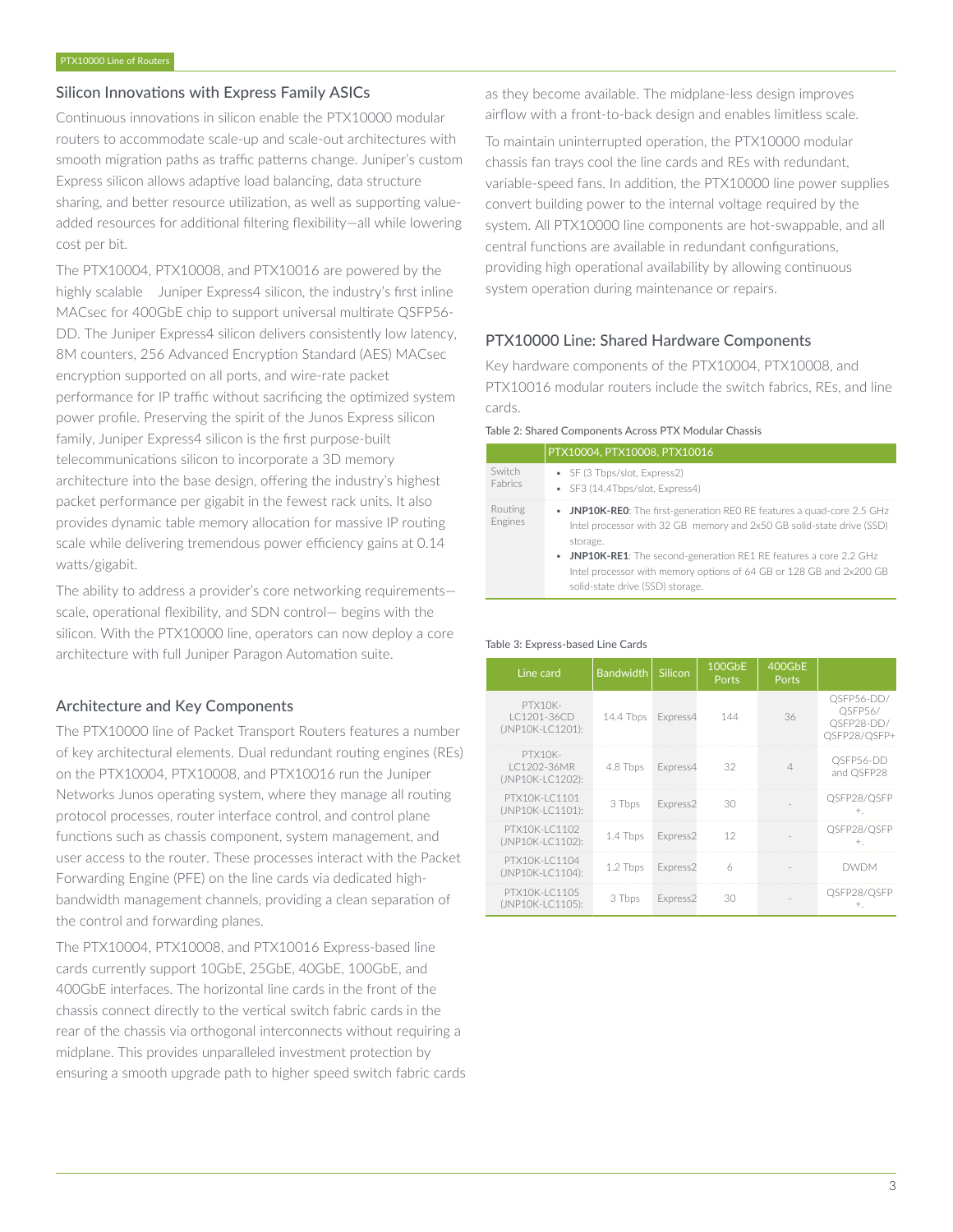The line cards also supports native MACsec without compromising throughput on any supported interface rate up to 400GbE, providing point-to-point security on Ethernet links. MACsec blocks security threats such as DoS, intrusion, man-in-the-middle, masquerading, passive wiretapping, and playback attacks while securing links for most traffic frames from the Link Layer Discovery Protocol (LLDP), Link Aggregation Control Protocol (LACP), Dynamic Host Configuration Protocol (DHCP), Address Resolution Protocol (ARP), and others. All ports can support 400GbE ZR and ZR+ optics, making it ready for full packet/optical convergence without compromising density.

#### Power

The PTX10004 has three power supply slots, the PTX10008 offers six power supply slots, and the PTX10016 has 10 power supply slots, providing complete flexibility for provisioning and redundancy. Each power supply has its own internal fan for cooling. The PTX10000 line supports both AC and DC power supplies; however, AC and DC supplies cannot be mixed in the same chassis. Two generations of power supplies exist: the first generation is designed to support Express2 line cards, while the second generation is designed to support both Express2 and Express4 line cards..

The first generation of AC power supplies on the PTX10000 line routers accept 200 to 240 volts alternating current (VAC) input, delivering 2700 watts of power to the chassis. The first generation of DC power supplies accept -40 to -72 volts direct current (VDC) input, delivering 2500 watts of power to the chassis. Each AC and DC power supply has two inputs for feed redundancy.

Second-generation AC power supplies (AC2) on the PTX10000 line routers are high-capacity, high-line models designed to support either AC or DC systems in either a low-power or high-power mode. The power supply takes AC input and provides DC output of 12.3 VDC, delivering 5000 watts with a single feed and 5500 watts with a dual feed. For AC systems, the operating input is 180 to 305 VAC; for DC systems, the operating input is190 to 410 VDC. Second-generation DC power supplies (DC2) provide two power supplies in a single housing that accepts either 60 A or 80 A using four redundant input power feeds.

#### Cooling

The PTX10000 line supports front-to-back cooling with air drawn in through the perforations on the REs and the line cards in the front of the platform. The fan trays are in front of the fabric cards and are accessible from the rear of the chassis. Hot air exhausts through the rear of the chassis.

### Chassis Management

The PTX10000 line delivers powerful Junos OS chassis management that allows environmental monitoring and fieldreplaceable unit (FRU) control. Chassis management provides a faster primary switchover, enhanced power budgeting with a modular power management, reduced power consumption for partially populated systems, granular control over FRU power-on, adaptive cooling, and CPU leveling during monitoring intervals.

#### Simplified Management

The PTX10000 line routers simplify management based on the elegance and simplicity of the Junos OS. Management applications can receive streaming telemetry data to provide robust protocol analytics for an SDN environment. Junos OS enables resilience by design, operational consistency, and the versatility needed to evolve your network.

#### SONiC Support on the PTX10008

The PTX10008 supports Juniper's SONiC implementation, delivering best-of-breed hardware for cloud operators while taking advantage of the flexibility of SONiC's open and disaggregated architecture. The SONiC-enabled PTX10008 plugs seamlessly into a unified SONiC network infrastructure, leveraging the existing PTX10008 hardware. The Juniper-provided SONiC image, installed on the hardware at the factory, includes the platform device drivers and Juniper's Hardware Abstraction Layer (HAL), including Juniper's implementation of the Switch Abstraction Interface (SAI) for the Express4 ASIC and the line card PFE software.

As a modular and dense multi-PFE 400GbE/100GbE platform, the PTX10008 is perfectly suited for large spine layer applications in data center IP fabrics. Juniper complements the SONiC OS with the containerized Routing Protocol Daemon (cRPD), a full-function routing and management stack packaged as a container. This ensures a consistent end-to-end routing experience across different tiers in the data center. In addition, the cRPD enables highperformance telemetry, automation, and programmability in a lightweight deployment. For features available with SONiC, please refer to the SONiC deployment guide.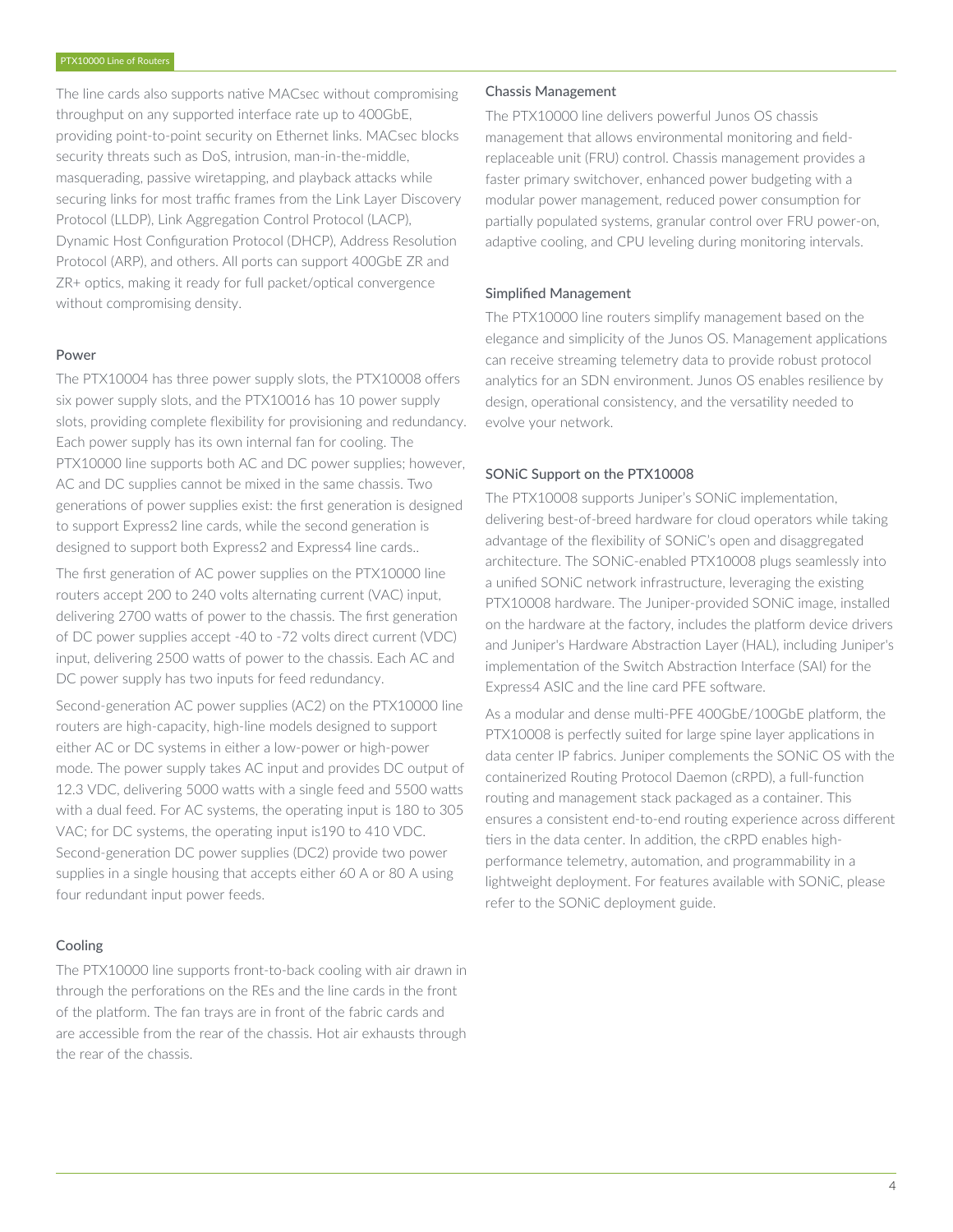# Features and Benefits

Table 1 summarizes the features available on the PTX10004, PTX10008, and PTX10016 routers.

# Table 1. PTX10000 Line Features and Benefits

| l Feature                                       | <b>Feature Description</b>                                                                                                                                                                                                                                                                                                                                                                                                                                                               | <b>Benefits</b>                                                                                                                                                                                                                     |
|-------------------------------------------------|------------------------------------------------------------------------------------------------------------------------------------------------------------------------------------------------------------------------------------------------------------------------------------------------------------------------------------------------------------------------------------------------------------------------------------------------------------------------------------------|-------------------------------------------------------------------------------------------------------------------------------------------------------------------------------------------------------------------------------------|
| System capacity                                 | The four-slot PTX10004 scales to 57.6 Tbps in a single chassis, supporting up to 576 10GbE, 576<br>25GbE, 144 40GbE, 576 100GbE, or 144 400GbE interfaces. The PTX10008 scales to 115.2<br>Tbps in a single chassis, supporting up to 1152 10GbE, 1152 25GbE, 288 40GbE, 1152 100GbE,<br>or 288 400GbE interfaces. The PTX10016 has 16 slots, each supporting 3 Tbps (6 Tbps half-<br>duplex). A fully equipped PTX10016 can support 2304 10GbE, 576 40GbE, or 480 100GbE<br>interfaces. | The PTX10000 line gives network operators the performance and<br>scalability needed to outpace increased traffic demands.                                                                                                           |
| Packet performance                              | Groundbreaking Juniper silicon innovation powers the PTX10000 line routers with unparalleled<br>packet processing for both full IP and MPLS functionality, thereby leveraging revolutionary 3D<br>memory architecture.                                                                                                                                                                                                                                                                   | Exceptional packet processing capabilities help alleviate the<br>challenge of scaling the network as traffic increases while<br>optimizing IP/MPLS transit functionality around superior<br>performance and elegant deployability.  |
| <b>Full-scale IP and</b><br><b>MPLS</b> routing | The PTX10000 line of routers features a rich set of IP/MPLS services, consistent low latency, and<br>wire-rate forwarding at scale while providing the reliability needed to meet strict SLAs.                                                                                                                                                                                                                                                                                           | Supports peering applications with more than 2 million IPv4 routes<br>and 30 million routing information base (RIB) routing tables, 3000<br>OSPF adjacencies, and 4000 BGP sessions required to match<br>expanding traffic demands. |
| <b>Segment Routing</b><br>(SR)                  | Junos OS supports Segment Routing, which provides the ability for a trusted source node to<br>specify a forwarding path, other than the normal shortest path, that a particular packet will<br>traverse.                                                                                                                                                                                                                                                                                 | Enables traffic engineering at scale, link protection using topology-<br>independent loop-free alternates (TI-LFA) implementation, VPN<br>traffic steering, egress peering engineering, and path verification.                      |
| High availability (HA)<br>hardware              | The PTX10000 line is engineered with full hardware redundancy for cooling, power supply, REs.<br>and switch fabric.                                                                                                                                                                                                                                                                                                                                                                      | High availability (HA) is a critical requirement for maintaining an<br>always-on infrastructure base to meet stringent SLAs across the<br>core.                                                                                     |
| High availability<br>software                   | The PTX10000 line features a resilient operating system that supports HA features such as<br>graceful RE switchover (GRES) and nonstop active routing (NSR) for high availability. PTX Series<br>routers support 48 ms redundancy switchover under load.                                                                                                                                                                                                                                 | Junos OS supports HA features that allow software upgrades and<br>changes without disrupting network traffic.                                                                                                                       |

| u                                                                                                                                      |  |
|----------------------------------------------------------------------------------------------------------------------------------------|--|
| e                                                                                                                                      |  |
|                                                                                                                                        |  |
| z<br>۰                                                                                                                                 |  |
| search<br>Play or lifted by lately or lifted at a final<br>WAS ARRESTED FOR DWOL. AND RESIDENCE AND RESIDENCE.<br><b>CAPTAINS</b><br>× |  |
|                                                                                                                                        |  |

PTX10004 Packet Transport Router

| mit mag            |  |
|--------------------|--|
|                    |  |
| $\alpha = -\alpha$ |  |
|                    |  |
|                    |  |
|                    |  |
|                    |  |
|                    |  |
|                    |  |
|                    |  |
|                    |  |
|                    |  |
|                    |  |
|                    |  |
|                    |  |
|                    |  |
|                    |  |
|                    |  |
|                    |  |
|                    |  |
|                    |  |
|                    |  |

PTX10008 Packet Transport Router



PTX10016 Packet Transport Router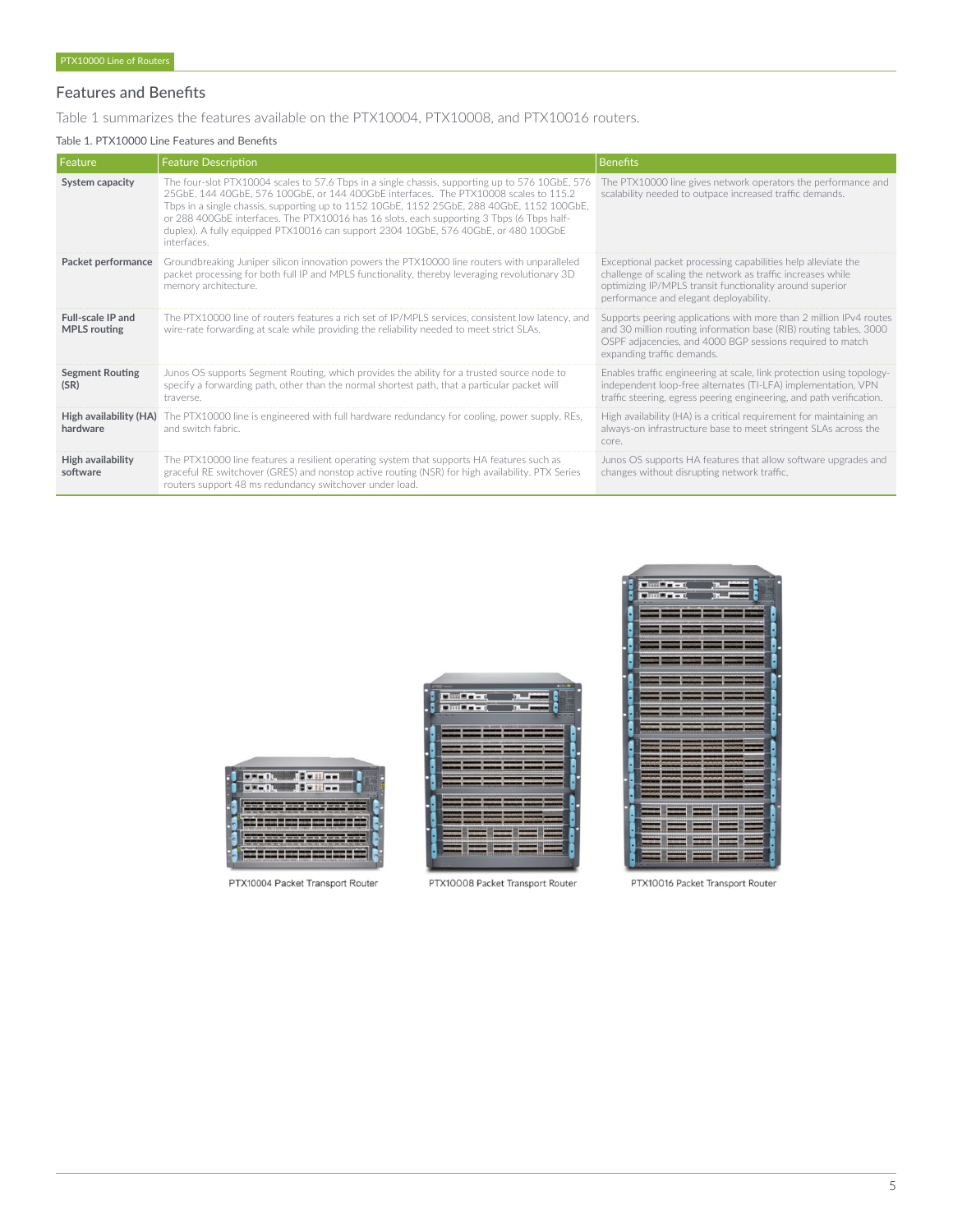# Specifications

Table 2. PTX10000 Line Specifications

| Feature                                        | <b>Specifications</b>                                                                     |
|------------------------------------------------|-------------------------------------------------------------------------------------------|
| PTX10004                                       |                                                                                           |
| Physical dimensions<br>$(W \times H \times D)$ | 17.4 x 12.2 x 35 in. (44.2 x 33 x 88.9 cm); 42.2 in. (107.7 cm)<br>depth with EMI door    |
| Maximum weight                                 | 271.2 lb (116.7 kg)                                                                       |
| Mounting                                       | Front rack mount                                                                          |
| Power system rating*                           | 200-240 VAC/50-60 Hz -48 VDC @ 60 A                                                       |
| Typical power consumption                      | 10.3 kW with Express4 line cards, fully loaded                                            |
| Operating temperature**                        | 32° to 115° F (0° to 46° C) at sea level                                                  |
| PTX10008                                       |                                                                                           |
| Physical dimensions<br>$(W \times H \times D)$ | 17.4 x 22.55 x 32 in.(44.2 x 57.76 x 81.28 cm);<br>39.37 in. (100 cm) depth with EMI door |
| Maximum weight                                 | 493 lb (223.62 kg)                                                                        |
| Mounting                                       | Front rack mount                                                                          |
| Power system rating <sup>®</sup>               | 200-240 VAC / 50-60 Hz -48 VDC @ 60 A                                                     |
| Typical power consumption                      | 17.3 kW with Express4 line cards, fully loaded                                            |
| Operating temperature                          | 32° to 115° F (0° to 46° C) at sea level                                                  |
| PTX10016                                       |                                                                                           |
| Physical dimensions<br>$(W \times H \times D)$ | 17.4 x 36.65 x 35 in(44.2 x 93.09 x 88.90 cm);<br>42.40 in (107.7 cm) depth with EMI door |
| Maximum weight                                 | 596 lb (270 kg)                                                                           |
| Mounting                                       | Front rack mount                                                                          |
| Power system rating'                           | 200-240 VAC / 50-60 Hz -48 VDC @ 60 A                                                     |
| Typical power consumption                      | 18 kW with Express2 line cards, fully loaded                                              |
| Operating temperature                          | 32° to 115° F (0° to 46° C) at sea level                                                  |

\*These numbers are power supply ratings. Actual power usage is much lower. \*\*Assuming a max of 14W optics if fully populated and no air filter.

# Juniper Networks Services and Support

Juniper Networks is the leader in performance-enabling services that are designed to accelerate, extend, and optimize your highperformance network. Our services allow you to maximize operational efficiency while reducing costs and minimizing risk, achieving a faster time to value for your network. Juniper Networks ensures operational excellence by optimizing the network to maintain required levels of performance, reliability, and availability. For more details, please visit [https://www.juniper.net/us/en/](https://www.juniper.net/us/en/products.html) [products.html.](https://www.juniper.net/us/en/products.html)

# PTX10000 Line Ordering Information

For more information, please contact your Juniper Networks representative.

|  | representative. |  |  |  |
|--|-----------------|--|--|--|
|  |                 |  |  |  |

| <b>Product Number</b>           | Description                                                                                                                                                                               |
|---------------------------------|-------------------------------------------------------------------------------------------------------------------------------------------------------------------------------------------|
| PTX10004 Premium and Base Units |                                                                                                                                                                                           |
| PTX10004-PREM3                  | PTX10004 redundant 4-slot chassis for 57.6Tbps. Includes 2 REs,<br>3 AC/HVDC or DC power supplies, 2 fan trays, 2 fan tray<br>controllers, and 6 switch fabric cards.                     |
| PTX10004-PREM2                  | PTX10004 redundant 4-slot chassis. Includes 2 REs, 3 AC/HVDC<br>or DC power supplies, 2 fan trays, 2 fan tray controllers, and 4<br>switch fabric cards.                                  |
| PTX10004-BASE3                  | PTX10004 base 4-slot chassis. Includes 1 RE, 3 AC/HVDC or DC<br>power supplies, 2 fan trays, 2 fan tray controllers, and 3 switch<br>fabric cards.                                        |
| PTX10008 Premium and Base Units |                                                                                                                                                                                           |
| PTX10008-PRFM3                  | PTX10008 redundant 8-slot chassis for 115.2Tbps. Includes 2<br>REs, 6 power supplies, 2 fan trays, 2 fan tray controllers, and 6<br>switch fabric cards.                                  |
| PTX10008-PREM2                  | PTX10008 redundant 8-slot chassis. Includes 2 REs, 6 AC/<br>HVDC/DC power supplies, 2 fan trays, 2 fan tray controllers, and<br>4 switch fabric cards                                     |
| PTX10008-BASE                   | PTX10008 8-slot chassis [JNP10008]. Includes 1 RE, 3 power<br>supplies, 2 fan trays, 2 fan tray controllers, and 5 switch fabric<br>cards                                                 |
| PTX10008-BASE3                  | PTX10008 base 8-slot chassis. Includes 1 RE, 6 AC/HVDC/DC<br>power supplies, 2 fan trays, 2 fan tray controllers, and 3 switch<br>fabric cards                                            |
| PTX10008-PREMIUM                | PTX10008 redundant 8-slot chassis [JNP10008]. Includes 2 REs,<br>6 power supplies, 2 fan trays, 2 fan tray controllers, and 6 switch<br>fabric cards.                                     |
| PTX10008-BASE                   | PTX10008 8-slot chassis [JNP10008]. Includes 1 RE, 3 power<br>supplies, 2 fan trays, 2 fan tray controllers, and 5 switch fabric<br>cards.                                                |
|                                 | PTX10008-PREM3-SON PTX10008 8-slot chassis for 14.4T LC, including 1 RE running<br>SONIC, 6 AC/HVDC/DC power supplies, 2 fan trays, 2 fan tray<br>controllers, and 6 switch fabric cards. |
|                                 | PTX10008-PREM2-SON PTX10008 8-slot chassis for 14.4T LC, including 1 RE running<br>SONIC, 6 AC/HVDC/DC power supplies, 2 fan trays, 2 fan tray<br>controllers, and 4 switch fabric cards. |
|                                 | PTX10008-BASE3-SON PTX10008 8-slot chassis for 14.4T LC, including 1 RE running<br>SONIC, 6 AC/HVDC/DC power supplies, 2 fan trays, 2 fan tray<br>controllers, and 3 switch fabric cards. |
| PTX10016 Premium and Base Units |                                                                                                                                                                                           |
| PTX10016-PREM3                  | PTX10008 redundant 16-slot chassis for 230.4Tbps. Includes 2<br>REs, 10 power supplies, 2 fan trays, 2 fan tray controllers, and 6<br>switch fabric cards.                                |
| PTX10016-PREM2                  | PTX10008 redundant 16-slot chassis. Includes 2 REs, 10 AC/<br>HVDC/DC power supplies, 2 fan trays, 2 fan tray controllers, and<br>4 switch fabric cards.                                  |
| PTX10016-BASE3                  | PTX10008 base 16-slot chassis. Includes 1 RE, 10 AC/HVDC/DC<br>power supplies, 2 fan trays, 2 fan tray controllers, and 3 switch<br>fabric cards.                                         |
| PTX10016-BASE                   | PTX10016 16-slot chassis [JNP10016]. Includes 1 RE, 5 power<br>supplies, 2 fan trays, 2 fan tray controllers, and 5 switch fabric<br>cards.                                               |
| PTX10016-PREMIUM                | PTX10016 redundant 16-slot chassis [JNP10016]. Includes 2 REs,<br>10 power supplies, 2 fan trays, 2 fan tray controllers, and 6 switch<br>fabric cards.                                   |
| PTX10000 Routing Engines        |                                                                                                                                                                                           |
| JNP10K-RE0-BB                   | PTX10000/JNP10000 RE X4, base bundle                                                                                                                                                      |
| JNP10K-RE0-R                    | PTX10000/JNP10000 RE X4, redundant                                                                                                                                                        |
| JNP10K-REO                      | PTX10000/JNP10000 RE X4                                                                                                                                                                   |
| JNP10K-RE1-BB                   | PTX10000/JNP10000 RE X8, base bundle                                                                                                                                                      |
| JNP10K-RE1-R                    | PTX10000/JNP10000 RE X8, redundant                                                                                                                                                        |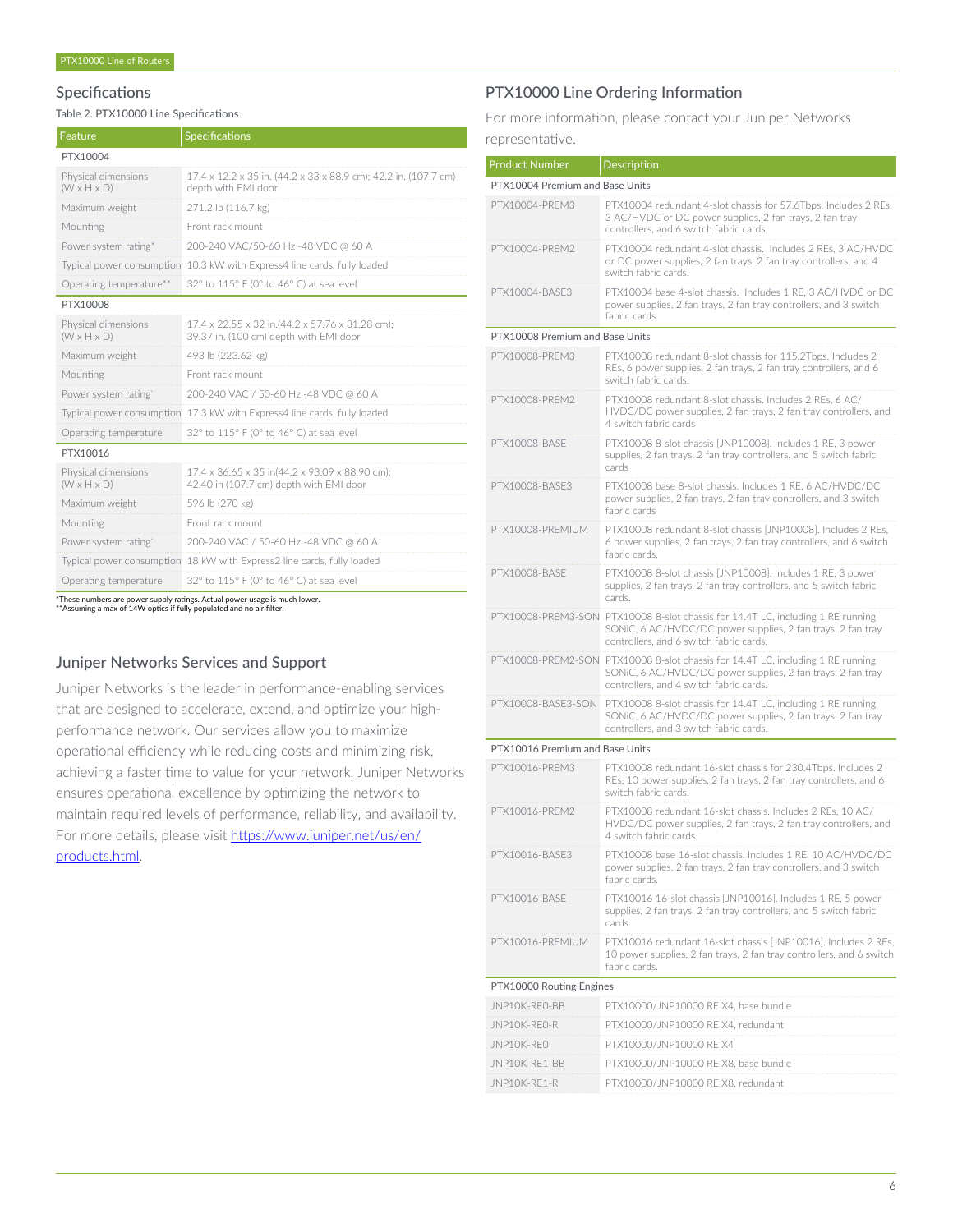# PTX10000 Line of Routers

| <b>Product Number</b>        | Description                                                                        |
|------------------------------|------------------------------------------------------------------------------------|
| JNP10K-RE1                   | PTX10000/JNP10000 RE X8                                                            |
| JNP10K-RE1-E-BB              | PTX10000/JNP10000 RE X8 with Junos Evolved, base bundle                            |
| JNP10K-RF1-F-R               | PTX10000/JNP10000 RF X8 with Junos Evolved, redundant                              |
| JNP10K-RE1-E                 | PTX10000/JNP10000 RE X8 with Junos Evolved                                         |
| JNP10K-RE1-S128-BB           | JNP10000 RE with SONiC, base bundle                                                |
| JNP10K-RE1-S128              | JNP10000 RE with SONiC                                                             |
| PTX10004 Switch Fabric       |                                                                                    |
| JNP10004-SE3-BB              | PTX10004/JNP10004 switch fabric card supporting up to 14.4<br>Tbps LC, base bundle |
| JNP10004-SF3-R               | PTX10004/JNP10004 switch fabric card supporting up to 14.4<br>Tbps LC, redundant   |
| JNP10004-SF3                 | PTX10004/JNP10004 switch fabric card supporting up to 14.4<br>Tbps LC              |
| PTX10008 Switch Fabric       |                                                                                    |
| JNP10008-SF3-BB              | PTX10008/JNP10008 switch fabric card supporting up to 14.4<br>Tbps LC, base bundle |
| JNP10008-SF3-R               | PTX10008/JNP10008 switch fabric card supporting up to 14.4<br>Tbps LC, redundant   |
| JNP10008-SE3                 | PTX10008/JNP10008 switch fabric card supporting up to 14.4<br>Tbps LC              |
| JNP10008-SF-BB               | PTX10008/JNP10008 switch fabric card, base bundle                                  |
| JNP10008-SF-R                | PTX10008/JNP10008 switch fabric card, redundant                                    |
| JNP10008-SF                  | PTX10008/JNP10008 switch fabric card                                               |
| PTX10016 Switch Fabric       |                                                                                    |
| JNP10016-SF3-BB              | PTX10016/JNP10016 switch fabric card supporting up to 14.4<br>Tbps LC, base bundle |
| JNP10016-SF3-R               | PTX10016/JNP10016 switch fabric card supporting up to 14.4<br>Tbps LC, redundant   |
| JNP10016-SF3                 | PTX10016/JNP10016 switch fabric card supporting up to 14.4<br>Tbps LC              |
| JNP10016-SF-BB               | PTX10016/JNP10016 switch fabric card, base                                         |
| JNP10016-SF-R                | PTX10016/JNP10016 switch fabric card, redundant                                    |
| JNP10016-SF                  | PTX10016/JNP10016 switch fabric card, base bundle                                  |
| PTX10000 Express4 Line Cards |                                                                                    |
| PTX10K-LC1201-36CD           | 36x400GbE/36x200GbE/36x100GbE/36x40GbE line card<br>[JNP10K-LC1201]                |
|                              | PTX10K-LC1202-36MR 4x400GbE and 32x100GbE [JNP10K-LC1202]                          |
| S-PTX10K-144C-A1-3           | SW, PTX10000 14.4T RTU Adv1 Lic, 3-year term, with SW<br>support                   |
| S-PTX10K-144C-A2-3           | SW, PTX10000 14.4T RTU Adv2 Lic, 3-year term, with SW<br>support                   |
| S-PTX10K-144C-P1-3           | SW, PTX10000 14.4T RTU Prem1 Lic, 3-year term, with SW<br>support                  |
| S-PTX10K-144C-P2-3           | SW. PTX10000 14.4T RTU Prem2 Lic. 3-year term, with SW<br>support                  |
| S-PTX10K-144C-A1-5           | SW, PTX10000 14.4T RTU Adv1 Lic, 5-year term, with SW<br>support                   |
| S-PTX10K-144C-A2-5           | SW, PTX10000 14.4T RTU Adv2 Lic, 5-year term, with SW<br>support                   |
| S-PTX10K-144C-P1-5           | SW, PTX10000 14.4T RTU Prem1 Lic, 5-year term, with SW<br>support                  |
| S-PTX10K-144C-P2-5           | SW, PTX10000 14.4T RTU Prem2 Lic, 5-year term, with SW<br>support                  |
| S-PTX10K-144C-A1-P           | SW, PTX10K, 14.4T, Adv1, without SW support, perpetual                             |
| S-PTX10K-144C-A2-P           | SW, PTX10K, 14.4T, Adv2, without SW support, perpetual                             |
| S-PTX10K-144C-P1-P           | SW, PTX10K, 14.4T, Pre1, without SW support, perpetual                             |
| S-PTX10K-144C-P2-P           | SW, PTX10K, 14.4T, Pre2, without SW support, perpetual                             |
| S-PTX10K-48C-A1-3            | SW, PTX10K, 4.8T, Advanced 1, with SW support, 3 year                              |

| <b>Product Number</b>            | <b>Description</b>                                                    |  |  |  |
|----------------------------------|-----------------------------------------------------------------------|--|--|--|
| S-PTX10K-48C-A2-3                | SW, PTX10K, 4.8T, Advanced 2, with SW support, 3 year                 |  |  |  |
| S-PTX10K-48C-P1-3                | SW, PTX10K, 4.8T, Premium 1, with SW support, 3 year                  |  |  |  |
| S-PTX10K-48C-P2-3                | SW, PTX10K, 4.8T, Premium 2, with SW support, 3 year                  |  |  |  |
| S-PTX10K-48C-A1-5                | SW, PTX10K, 4.8T, Advanced 1, with SW support, 5 year                 |  |  |  |
| S-PTX10K-48C-A2-5                | SW, PTX10K, 4.8T, Advanced 2, with SW support, 5 year                 |  |  |  |
| S-PTX10K-48C-P1-5                | SW, PTX10K, 4.8T, Premium 1, with SW support, 5 year                  |  |  |  |
| S-PTX10K-48C-P2-5                | SW, PTX10K, 4.8T, Premium 2, with SW support, 5 year                  |  |  |  |
| S-PTX10K-48C-A1-P                | SW, PTX10K, 4.8T, Adv1, without SW support, perpetual                 |  |  |  |
| S-PTX10K-48C-A2-P                | SW, PTX10K, 4.8T, Adv2, without SW support, perpetual                 |  |  |  |
| S-PTX10K-48C-P1-P                | SW, PTX10K, 4.8T, Pre1, without SW support, perpetual                 |  |  |  |
| S-PTX10K-48C-P2-P                | SW, PTX10K, 4.8T, Pre2, without SW support, perpetual                 |  |  |  |
| PTX10000 Express2 Line Cards     |                                                                       |  |  |  |
| PTX10K-LC110                     | 30x100GbE/30x40GbE line card [JNP10K-LC1101]                          |  |  |  |
| PTX10K-LC1101-IR                 | 30x100GbE/30x40GbE line card [JNP10K-LC1101], IR mode                 |  |  |  |
| PTX10K-LC1101-R                  | 30x100GbE/30x40GbE line card [JNP10K-LC1101], R mode                  |  |  |  |
| PTX10K-LC1102                    | 36X40GbE/12X100GbE line card [JNP10K-LC1102]                          |  |  |  |
| PTX10K-LC1102-IR                 | 36X40GbE/12X100GbE line card [JNP10K-LC1102], IR mode                 |  |  |  |
| PTX10K-LC1102-R                  | 36X40GbE/12X100GbE line card [JNP10K-LC1102], R mode                  |  |  |  |
| PTX10K-LC1104                    | 6x100GbE/150GbE/200GbE DWDM line card with MACsec                     |  |  |  |
|                                  | [JNP10K-LC1104]                                                       |  |  |  |
| PTX10K-LC1105                    | 30x100GbE/30x40GbE line card with MACsec [JNP10K-LC1105]              |  |  |  |
| PTX10K-LC1105-IR                 | 30x100GbE/30x40GbE line card with MACsec [JNP10K-<br>LC1105], IR mode |  |  |  |
| PTX10K-LC1105-R                  | 30x100GbE/30x40GbE line card with MACsec [JNP10K-<br>LC1105], R mode  |  |  |  |
| PTX10004 Fan Tray and Controller |                                                                       |  |  |  |
| JNP10004-FAN2-BB                 | JNP10004 fan, Gen2, base bundle                                       |  |  |  |
| JNP10004-FAN2                    | JNP10004 fan, Gen2                                                    |  |  |  |
| JNP10004-FTC2-BB                 | JNP10004 fan tray controller, Gen2, base bundle                       |  |  |  |
| JNP10004-FTC2                    | JNP10004 fan tray controller, Gen2                                    |  |  |  |
| PTX10008 Fan Tray and Controller |                                                                       |  |  |  |
| JNP10008-FAN-BB                  | PTX10008/JNP10008 fan, base bundle                                    |  |  |  |
| JNP10008-FAN                     | PTX10008/JNP10008 fan                                                 |  |  |  |
| JNP10008FANCTRL-BB               | PTX10008/JNP10008 fan tray controller, base bundle                    |  |  |  |
| JNP10008-FAN-CTRL                | PTX10008/JNP10008 fan tray controller                                 |  |  |  |
| JNP10008-FAN2-BB                 | JNP10008 fan, Gen2, base bundle                                       |  |  |  |
| JNP10008-FAN2                    | JNP10008 fan, Gen2                                                    |  |  |  |
| JNP10008-FTC2-BB                 | JNP10008 fan tray controller, Gen2, base bundle                       |  |  |  |
| JNP10008-FTC2                    | JNP10008 fan tray controller, Gen2                                    |  |  |  |
| PTX10016 Fan Tray and Controller |                                                                       |  |  |  |
| JNP10016-FAN-BB                  | PTX10016/JNP10016 fan, base bundle                                    |  |  |  |
| JNP10016-FAN                     | PTX10016/JNP10016 fan                                                 |  |  |  |
|                                  | JNP10016FANCTRL-BB PTX10016/JNP10016 fan tray controller, base bundle |  |  |  |
| JNP10016-FAN-CTRL                | PTX10016/JNP10016 fan tray controller                                 |  |  |  |
| JNP10016-FAN2-BB                 | JNP10016 fan, Gen2, base bundle                                       |  |  |  |
| JNP10016-FAN2                    | JNP10016 fan, Gen2                                                    |  |  |  |
| JNP10016-FTC2-BB                 | JNP10016 fan tray controller, Gen2, base bundle                       |  |  |  |
| JNP10016-FTC2                    | JNP10016 fan tray controller, Gen2                                    |  |  |  |
|                                  |                                                                       |  |  |  |